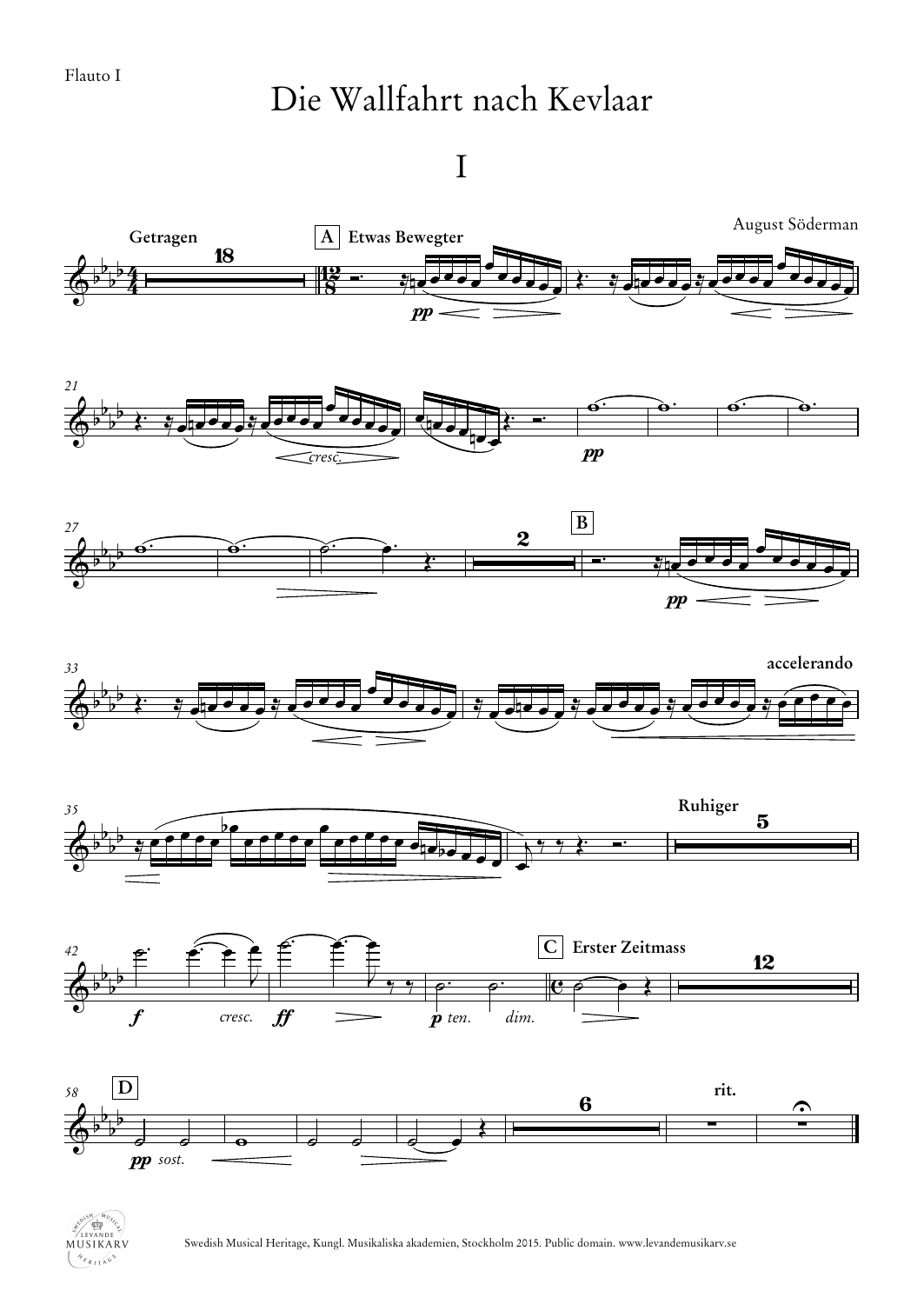## Flauto I

## II